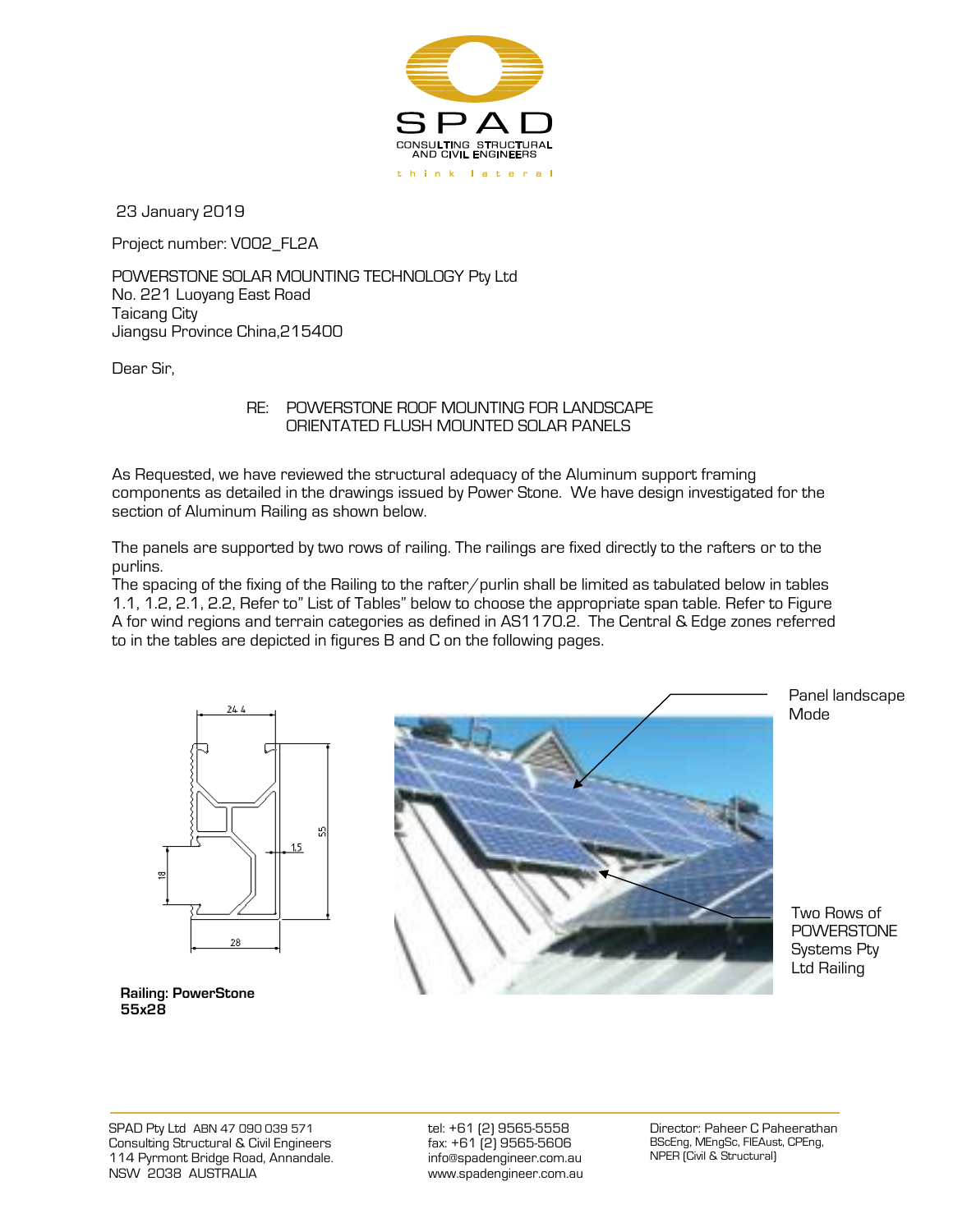

Project No. V002\_FL2A

| Panel Size | <b>Terrain Category 2</b> |  |  |  |
|------------|---------------------------|--|--|--|
| 1700×1000  | 1.1 & 1.2 (Page 2)        |  |  |  |
| 2000×1000  | $2.1 \& 2.2$ (Page 3)     |  |  |  |

Terrain Category 2 (TC2) Open terrain, including grassland, with well-scattered obstructions having heights generally from 1.5 m to 5 m, with no more than two obstructions per hectare, e.g. farmland and cleared subdivisions with isolated trees and uncut grass.

| Table 1.1 METAL ROOF.<br>Roof Slope: 0 to 15 deg                        |                 |              |                 |              |                 |              |                 |              |                         |
|-------------------------------------------------------------------------|-----------------|--------------|-----------------|--------------|-----------------|--------------|-----------------|--------------|-------------------------|
| Maximum spacing (mm) of the fixing of the railing to Pitched METAL roof |                 |              |                 |              |                 |              |                 |              | ุณ                      |
|                                                                         | Region A        |              | Region B        |              | Region C        |              | Region D        |              |                         |
| Roof<br>Height                                                          | Central<br>Zone | Edge<br>Zone | Central<br>Zone | Edge<br>Zone | Central<br>Zone | Edge<br>Zone | Central<br>Zone | Edge<br>Zone | о<br>О<br><b>B</b><br>ω |
| 5 <sub>m</sub>                                                          | 2530            | 2270         | 1860            | 1520         | 970             | 810          | 680             | 570          |                         |
| 10 <sub>m</sub>                                                         | 2280            | 1860         | 1530            | 1250         | 860             | 750          | 620             | 510          | (c                      |
| 15m                                                                     | 2060            | 1680         | 1380            | 1000         | 780             | 690          | 540             | #N/A         | m                       |
| 20m                                                                     | 1940            | 1580         | 1300            | 920          | 730             | 630          | 490             | #N/A         |                         |
| Panel size 1700 X 1000                                                  |                 |              |                 |              |                 |              |                 |              |                         |

| Table 1.2 METAL & TILED ROOF.<br>Roof Slope: 15 to 30 deg |                                                                                |              |                 |              |                 |              |                 |              |                         |
|-----------------------------------------------------------|--------------------------------------------------------------------------------|--------------|-----------------|--------------|-----------------|--------------|-----------------|--------------|-------------------------|
|                                                           | Maximum spacing (mm) of the fixing of the railing to Pitched METAL& TILED roof |              |                 |              |                 |              |                 |              |                         |
|                                                           | Region A<br>Region B                                                           |              |                 | Region C     |                 | Region D     |                 |              |                         |
| Roof<br>Height                                            | Central<br>Zone                                                                | Edge<br>Zone | Central<br>Zone | Edge<br>Zone | Central<br>Zone | Edge<br>Zone | Central<br>Zone | Edge<br>Zone | О<br>ō<br><b>B</b><br>σ |
| 5 <sub>m</sub>                                            | 2800                                                                           | 2270         | 2190            | 1520         | 1300            | 810          | 760             | 570          | r                       |
| 10 <sub>m</sub>                                           | 2500                                                                           | 1860         | 1800            | 1250         | 1140            | 750          | 710             | 510          | Œσ                      |
| 15m                                                       | 2400                                                                           | 1680         | 1620            | 1000         | 870             | 690          | 630             | #N/A         |                         |
| 20m                                                       | 2280                                                                           | 1580         | 1530            | 920          | 810             | 630          | 570             | #N/A         |                         |
| <b>Panel size 1700 X 1000</b>                             |                                                                                |              |                 |              |                 |              |                 |              |                         |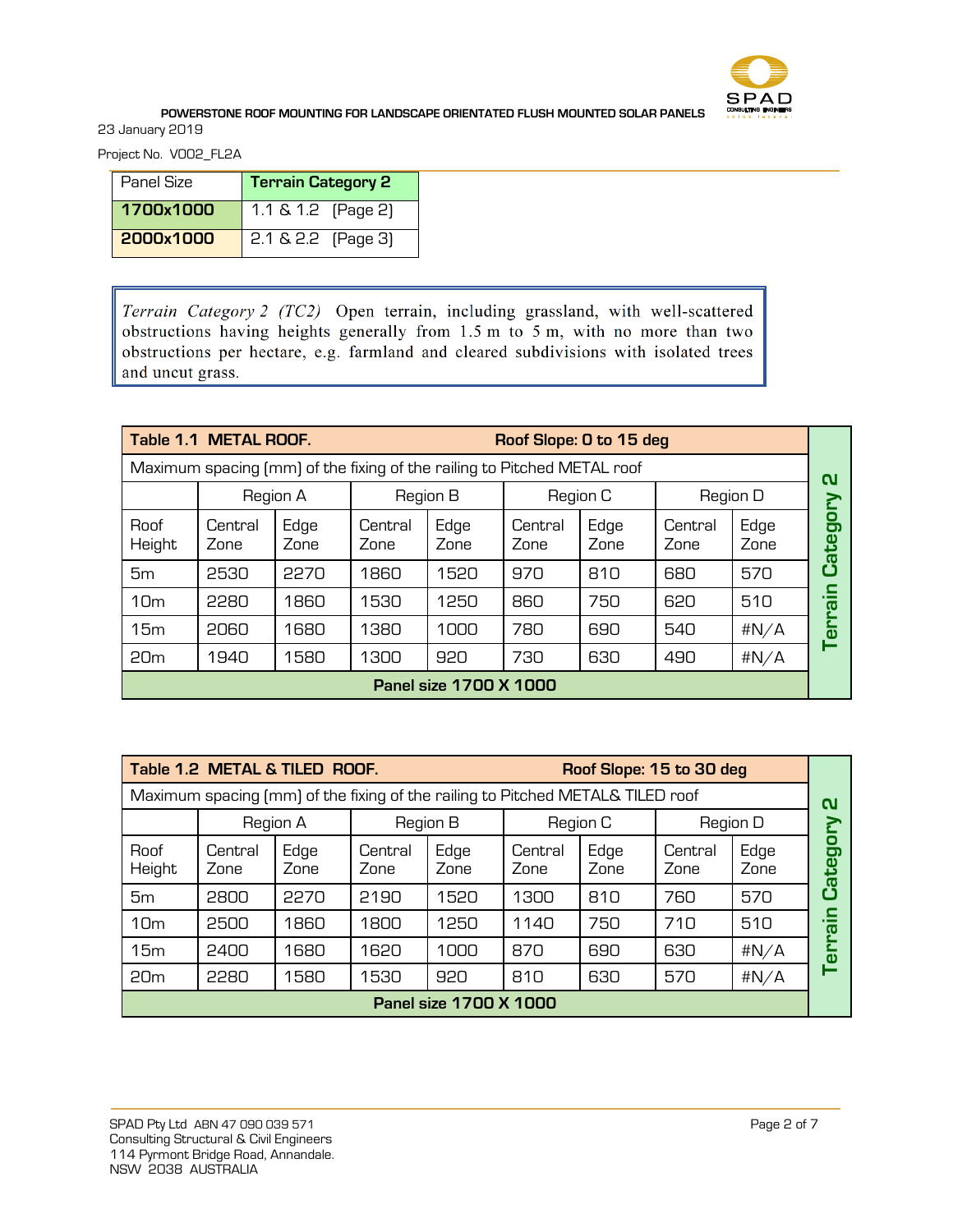

Project No. V002\_FL2A

Terrain Category 2 (TC2) Open terrain, including grassland, with well-scattered obstructions having heights generally from 1.5 m to 5 m, with no more than two obstructions per hectare, e.g. farmland and cleared subdivisions with isolated trees and uncut grass.

| Table 2.1 METAL ROOF.                                                   |                 |              |                 |              |                 | Roof Slope: 0 to 15 deg |                 |              |                                      |
|-------------------------------------------------------------------------|-----------------|--------------|-----------------|--------------|-----------------|-------------------------|-----------------|--------------|--------------------------------------|
| Maximum spacing (mm) of the fixing of the railing to Pitched METAL roof |                 |              |                 |              |                 |                         |                 |              | ุณ                                   |
|                                                                         |                 | Region A     | Region B        |              | Region C        |                         | Region D        |              |                                      |
| Roof<br>Height                                                          | Central<br>Zone | Edge<br>Zone | Central<br>Zone | Edge<br>Zone | Central<br>Zone | Edge<br>Zone            | Central<br>Zone | Edge<br>Zone | о<br>O.<br>ē,<br>$\overline{\omega}$ |
| 5 <sub>m</sub>                                                          | 2290            | 1860         | 1520            | 1070         | 900             | 730                     | 560             | #N/A         | ני                                   |
| 10 <sub>m</sub>                                                         | 1870            | 1520         | 1080            | 980          | 790             | 660                     | 510             | #N/A         | .<br>$\overline{\omega}$             |
| 15m                                                                     | 1680            | 1250         | 1030            | 910          | 700             | 560                     | #N/A            | #N/A         | G)                                   |
| 20m                                                                     | 1590            | 1090         | 1010            | 860          | 620             | 510                     | #N/A            | #N/A         |                                      |
| <b>Panel size 2000 X 1000</b>                                           |                 |              |                 |              |                 |                         |                 |              |                                      |

| Table 2.2 METAL & TILED ROOF.<br>Roof Slope: 15 to 30 deg                      |                 |              |                 |              |                 |              |                 |              |                     |
|--------------------------------------------------------------------------------|-----------------|--------------|-----------------|--------------|-----------------|--------------|-----------------|--------------|---------------------|
| Maximum spacing (mm) of the fixing of the railing to Pitched METAL& TILED roof |                 |              |                 |              |                 |              |                 |              |                     |
|                                                                                |                 | Region A     |                 | Region B     |                 | Region C     |                 | Region D     |                     |
| Roof<br>Height                                                                 | Central<br>Zone | Edge<br>Zone | Central<br>Zone | Edge<br>Zone | Central<br>Zone | Edge<br>Zone | Central<br>Zone | Edge<br>Zone | О<br>ō<br>ate       |
| 5 <sub>m</sub>                                                                 | 2710            | 1860         | 1800            | 1070         | 1000            | 730          | 660             | #N/A         | O                   |
| 10 <sub>m</sub>                                                                | 2210            | 1520         | 1450            | 980          | 940             | 660          | 580             | #N/A         | $\overline{\omega}$ |
| 15m                                                                            | 1990            | 1250         | 1150            | 910          | 810             | 560          | 520             | #N/A         | o                   |
| 20 <sub>m</sub>                                                                | 1870            | 1090         | 1080            | 860          | 730             | 510          | #N/A            | #N/A         |                     |
| <b>Panel size 2000 X 1000</b>                                                  |                 |              |                 |              |                 |              |                 |              |                     |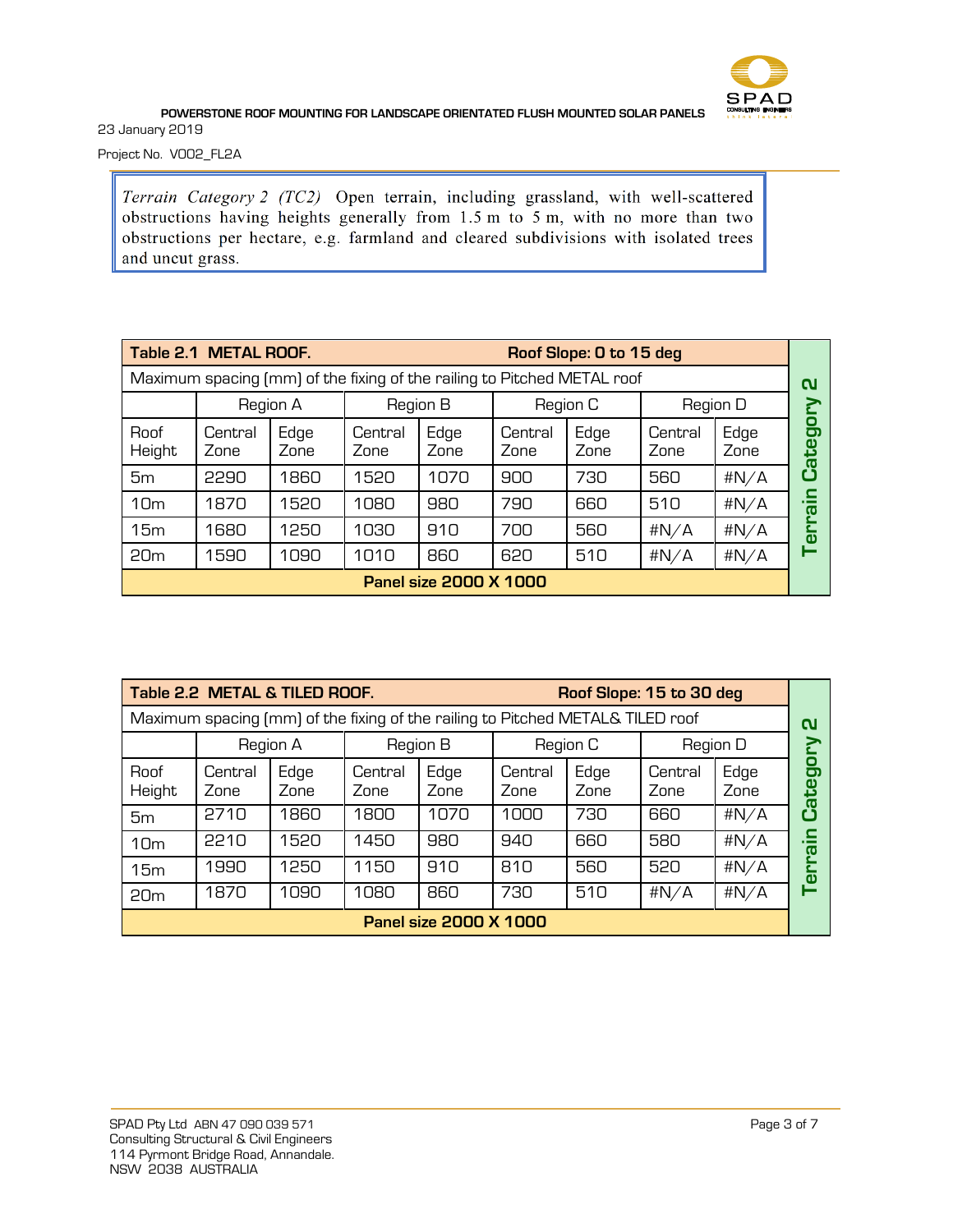

23 January 2019

Project No. V002\_FL2A

Our design investigation is based on the following Australian Standards and sections of Building Code of Australia relevant to structural issues.

- AS/NZS 1170.0-2002 Structural design Actions Part 0: General principles.
- AS/NZS 1170.2-2011 (R2016) Structural design Actions Part 2: Wind actions.
- AS 1664.1-1997 Aluminum structures Part 1: Limit state design.
- AS/NZS 4673-2001 Cold Formed Stainless Steel.
- AS 1684.1-1999 Residential timber-framed construction Design criteria.
- AS 1684.2-2010 Residential timber-framed construction Non-cyclonic areas.
- AS 1684.3-2010 Residential timber-framed construction Cyclonic areas.
- AS 1720.1-2010 Timber structures Design methods.pdf.
- AS 3566.1-2002 Self-drilling screws for the building and construction industries.
- AS3566.2–2002 Part 2: Corrosion resistance requirements.
- ISO3506:1-2009 Mechanical Properties of Corrosion-Resistance Stainless Steel Fasteners.

Following design criteria has been used for the structural verification.

| ➤ | Design Life                                          | 25 years         |  |  |  |  |  |
|---|------------------------------------------------------|------------------|--|--|--|--|--|
| ➤ | Importance Level                                     | Type 2: Ordinary |  |  |  |  |  |
| ➤ | Annual Probability of exceedance                     | 1/200            |  |  |  |  |  |
| ➤ | Terrain Category to AS1170.2                         | 2                |  |  |  |  |  |
| ➤ | Service Deflection                                   | Not limited      |  |  |  |  |  |
| ➤ | Snow loading                                         | Not considered   |  |  |  |  |  |
| ➤ | Earthquake Loading                                   | Not considered   |  |  |  |  |  |
| ⋗ | Maximum Roof Pitch                                   | 30 degrees       |  |  |  |  |  |
| ➤ | Minimum pitch for Tiled Roof                         | 15 degrees       |  |  |  |  |  |
| ➤ | Aluminum Rails                                       | 6005 - T5        |  |  |  |  |  |
| ⋗ | Maximum dimensions & Minimum weight of Solar panels. |                  |  |  |  |  |  |
|   | 17 Kg panel<br>п                                     | 1700X1000        |  |  |  |  |  |
|   | 20 Kg panel<br>٠                                     | 2000X1000        |  |  |  |  |  |
| ➤ | <b>Panel Orientation</b>                             | Landscape.       |  |  |  |  |  |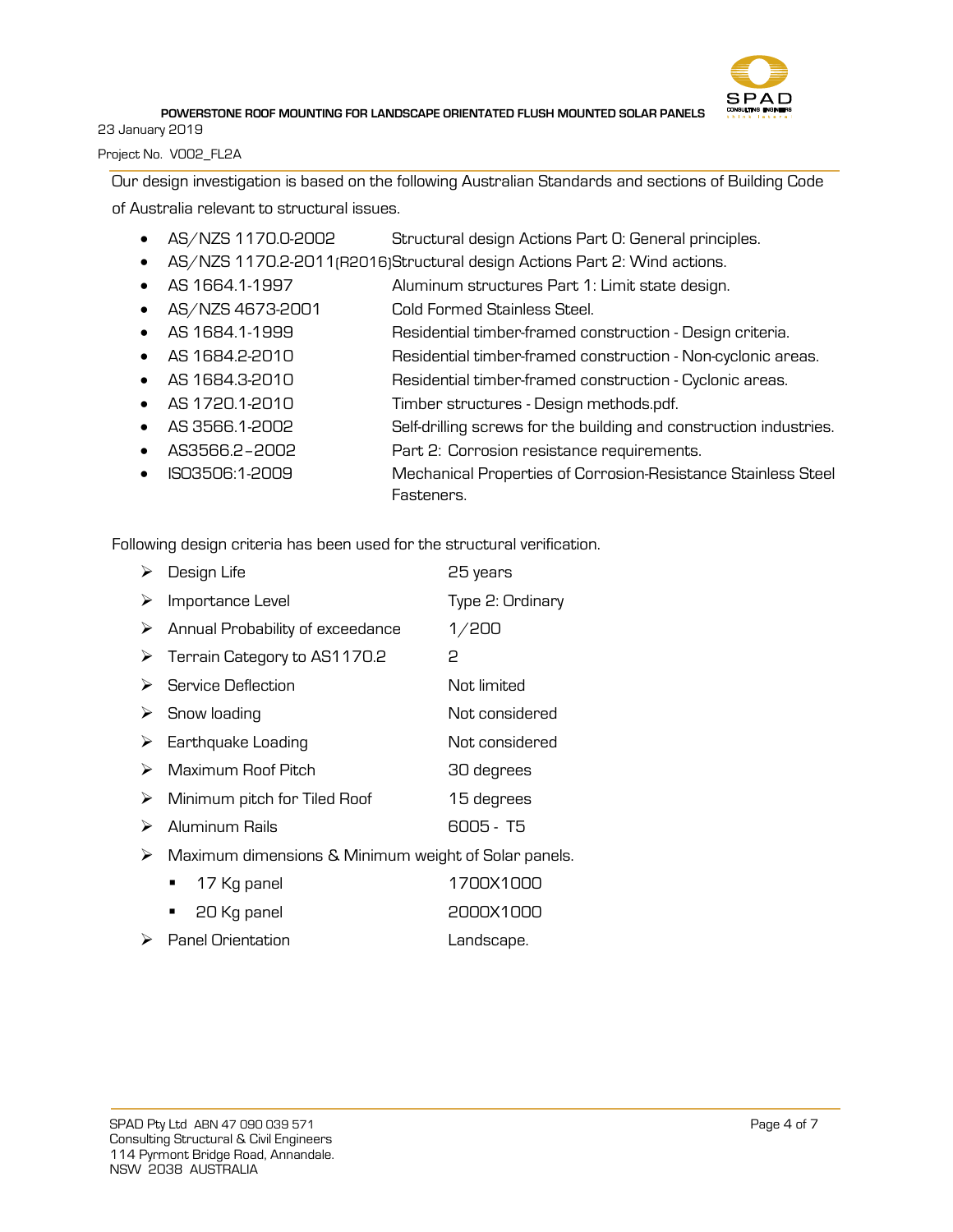

## Project No. V002\_FL2A

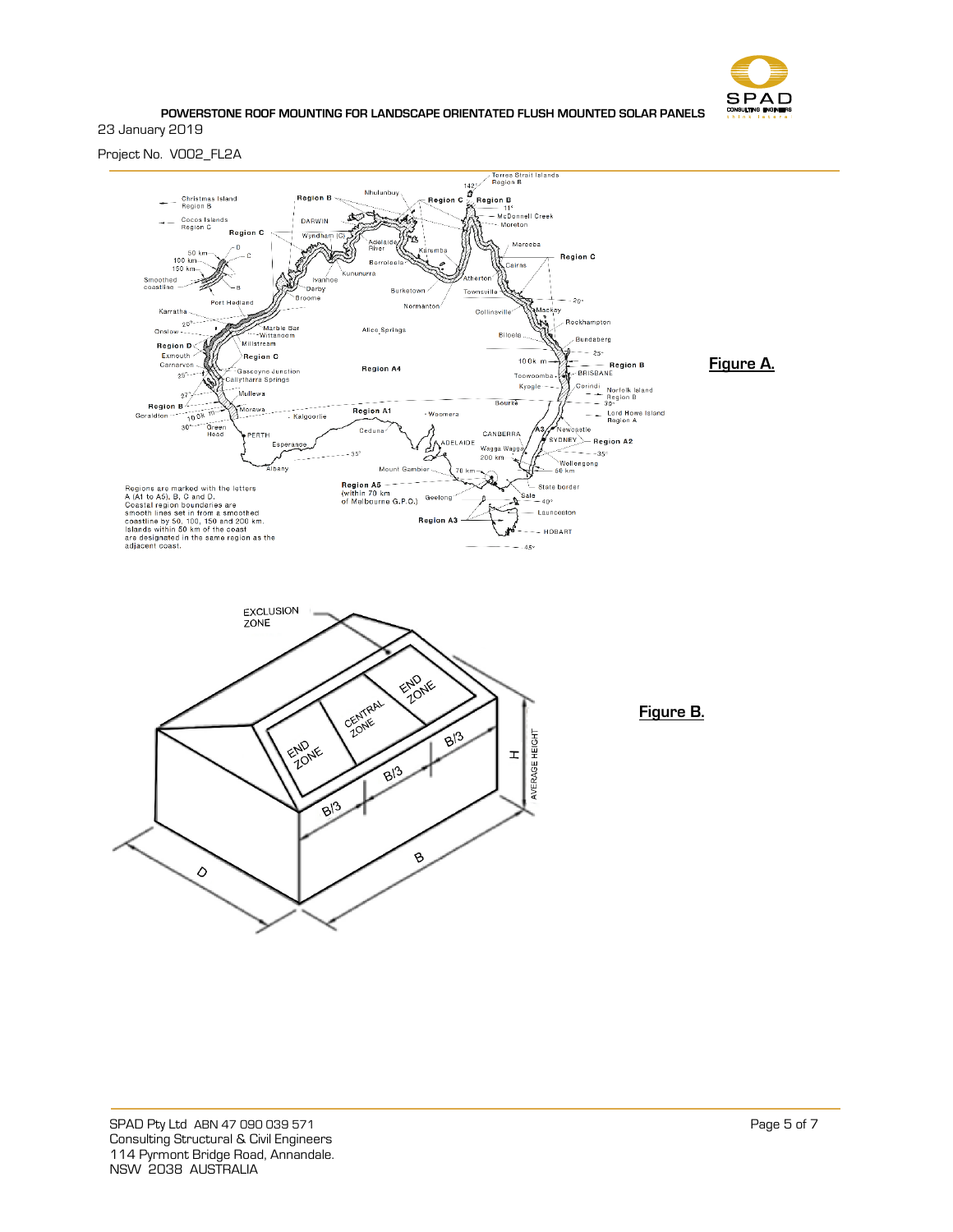

Project No. V002\_FL2A



Subject to the following qualifications we certify that the above mentioned frames are structurally adequate and conform to the above Australian standards.

- 1. The gap between the underside of the solar panels and the roof shall be between 50mm minimum and 300mm maximum. Nominate the actual gap as "S" mm.
- 2. The solar panels shall be installed 2xS mm or 200 mm (whichever is greater) away from the roof edges and the ridge. Example: If the gap below the panel is 150mm then the panels shall be located 300mm away from the roof edge and the ridge. See Figure C above.
- 3. Each row of solar panels shall have a minimum of two rows of railing fixed to the roof framing.
- 4. The connections between the solar panels shall be flexible to accommodate deflection of the railing.
- 5. The deflection of the railing has not been controlled in the design. If defection has to be limited then spacing shall be reduced as advised by a practicing structural engineer.
- 6. The roofing to which the panels are to be installed shall conform to the relevant Australian Standards including AS1684, AS4440, AS1720, AS4100 and AS4600.
- 7. The buildings to which the panels are to be installed shall be of approved construction and conform to BCA and the relevant Australian Standards. The roof framing and the building shall be regularly maintained as required.
- 8. The existing roof framing shall be verified for compliance to Clause D6, of AS/NZS1170.2.
- 9. The installation of the framing shall conform to relevant Australian Standards, Manufacturer's specifications and good building practice.